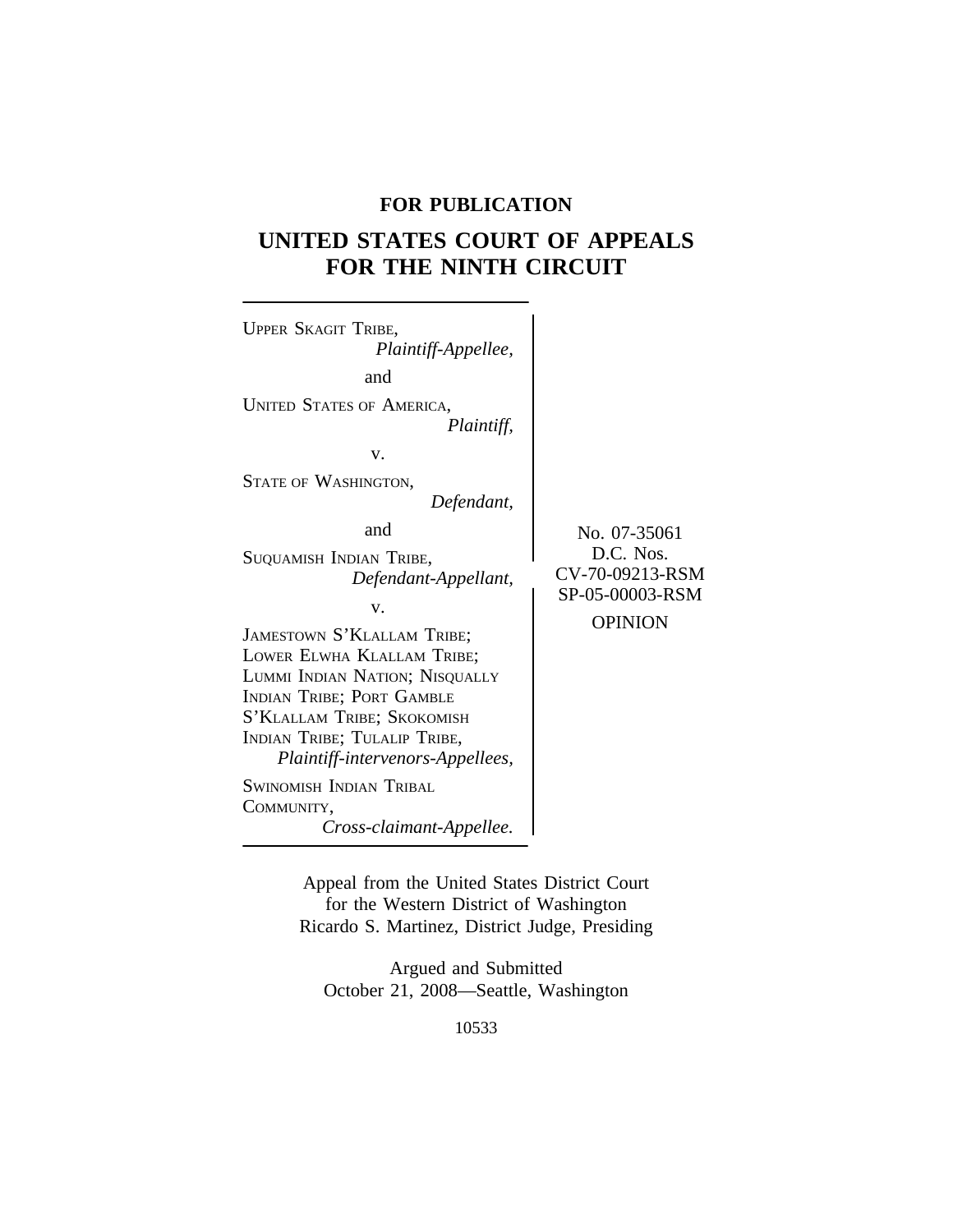Filed August 6, 2009

Before: Diarmuid F. O'Scannlain, Pamela Ann Rymer, and Andrew J. Kleinfeld, Circuit Judges.

Opinion by Judge Kleinfeld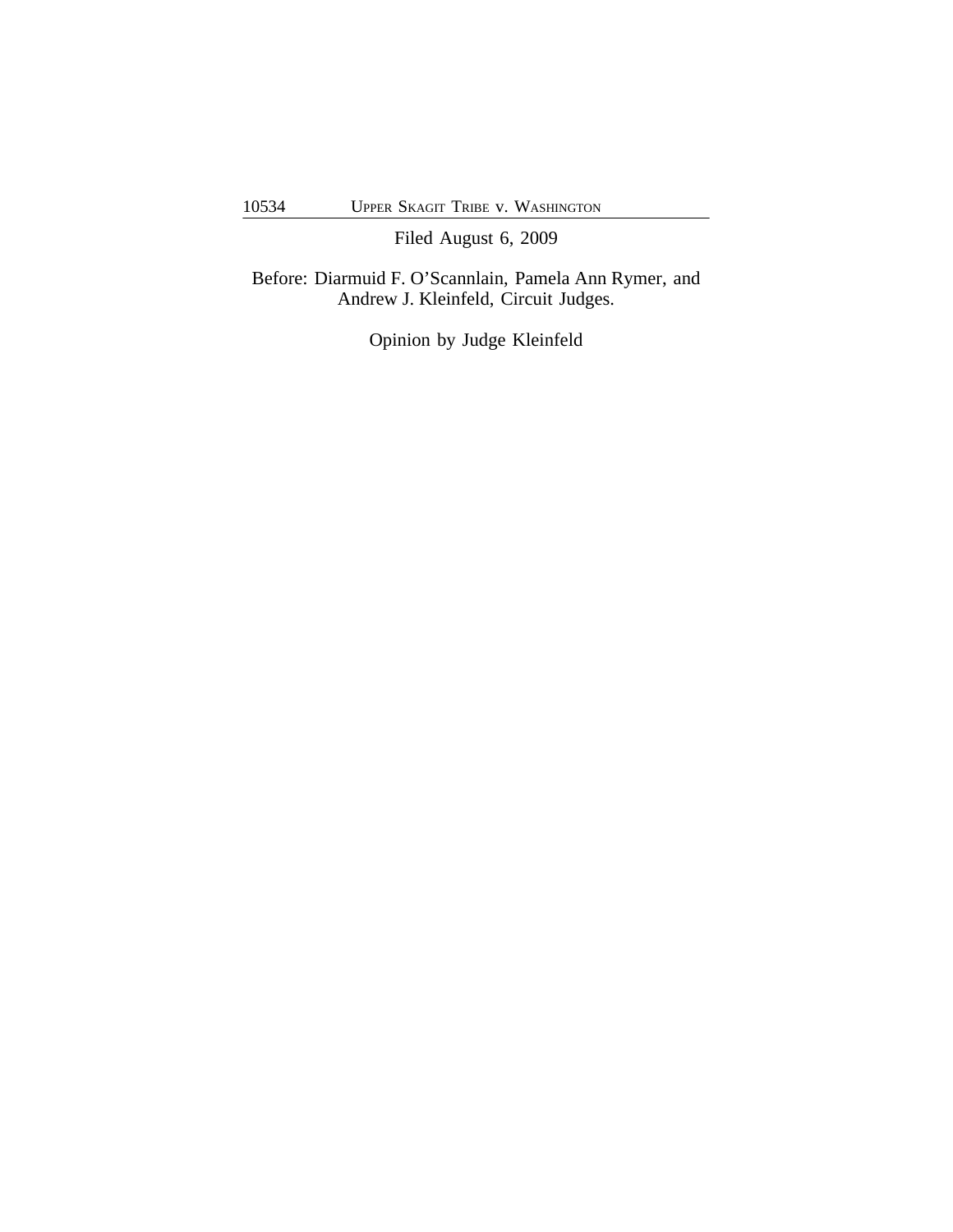# **COUNSEL**

Michelle Hansen, Suquamish Tribe, Office of Tribal Attorney, Suquamish, Washington, for the appellant.

Harold Chesnin, Office of the Tribal Attorney, Seattle, Washington, and Andrew H. Salter (briefed), Salter Joyce Ziker, PLLC, for appellee Upper Skagit Indian Tribe.

James M. Jannetta, Office of Tribal Attorney, LaConnor, Washington, for appellee Swinomish Indian Tribal Community.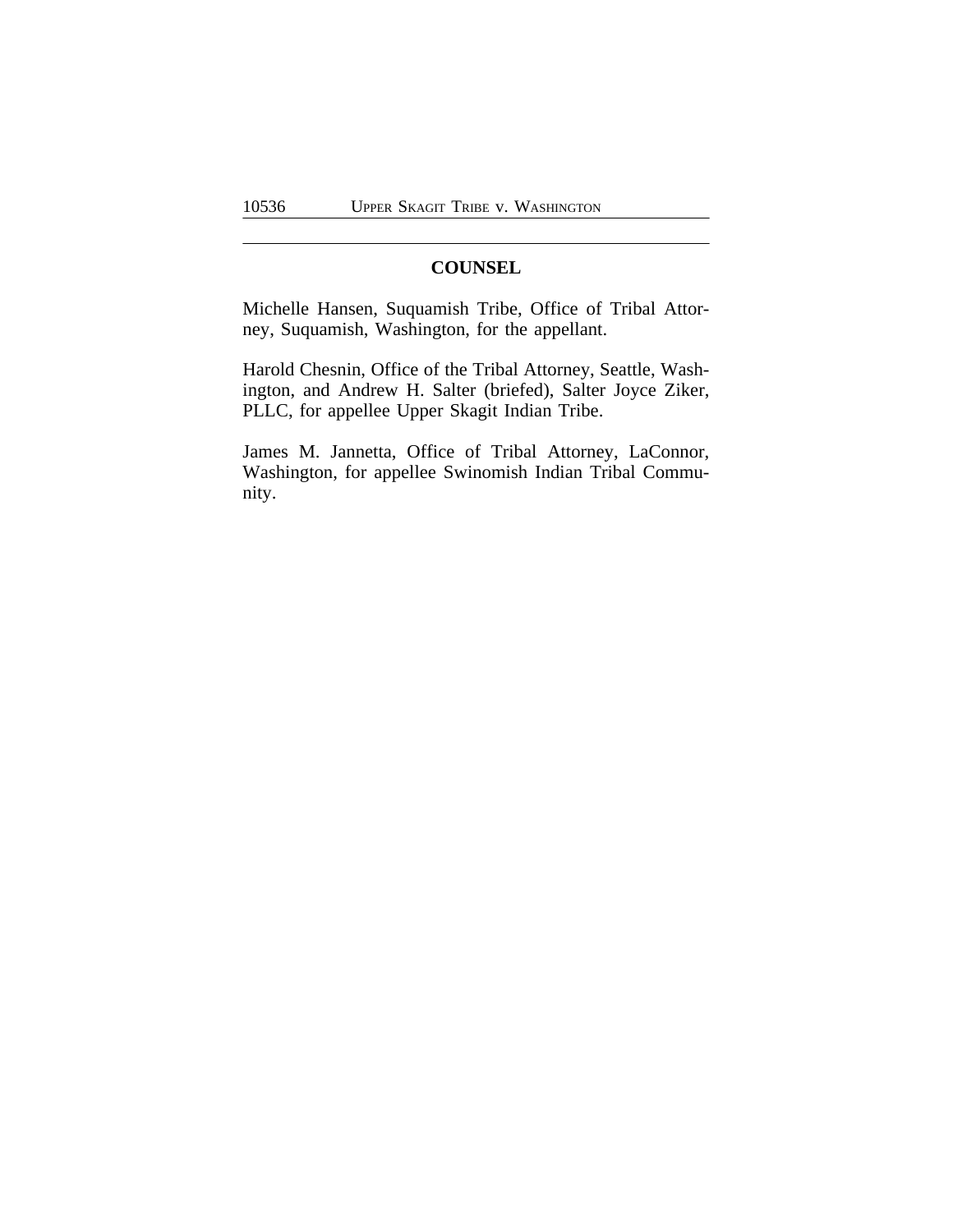Lauren P. Rasmussen (briefed), Law Offices of Lauren P. Rasmussen, Seattle, Washington, for appellees Port Gamble S'Klallam and Jamestown S'Klallam Tribes.

Mason D. Morisset (briefed), Morisset, Schlosser, Jozwiak & McGaw, Seattle, Washington, for appellee The Tulalip Tribes.

#### **OPINION**

KLEINFELD, Circuit Judge:

This case concerns the geographical scope of the Suquamish Indian Tribe's treaty right fishing grounds in the Puget Sound.

## I. Background.

In 1850s, the United States signed a series of treaties with the tribes**<sup>1</sup>** of the Pacific Northwest.**<sup>2</sup>** In the treaties, "[t]he Tribes ceded their aboriginal lands to the United States for settlement, receiving in exchange exclusive title to defined lands, free medical care, schools, occupational training, and annuity payments." **3**

**2** *See, e.g.*, Treaty of Point No Point (Jan. 26, 1855), 12 Stat. 933 (1859); Treaty of Point Elliott (Jan. 22, 1855), 12 Stat. 927 (1859). *See generally Washington v. Wash. State Commercial Passenger Fishing Vessel Ass'n*, 443 U.S. 658, 661-69 (1979).

**<sup>3</sup>***United States v. Washington*, 157 F.3d 630, 638 (9th Cir. 1998). For a general overview of the history of the treaties and the ensuing fishing rights litigation, see *id.* at 638-41.

**<sup>1</sup>** *See United States v. Washington*, 384 F. Supp. 312, 355 (W.D. Wash. 1974) ("No formal political structure had been created by the Indians living in the Puget Sound area at the time of initial contact with the United States Government. Governor Stevens . . . deliberately created political entities for purposes of delegating responsibilities and negotiating treaties. In creating these entities Governor Stevens named many chiefs and subchiefs.") [hereinafter *Decision I*].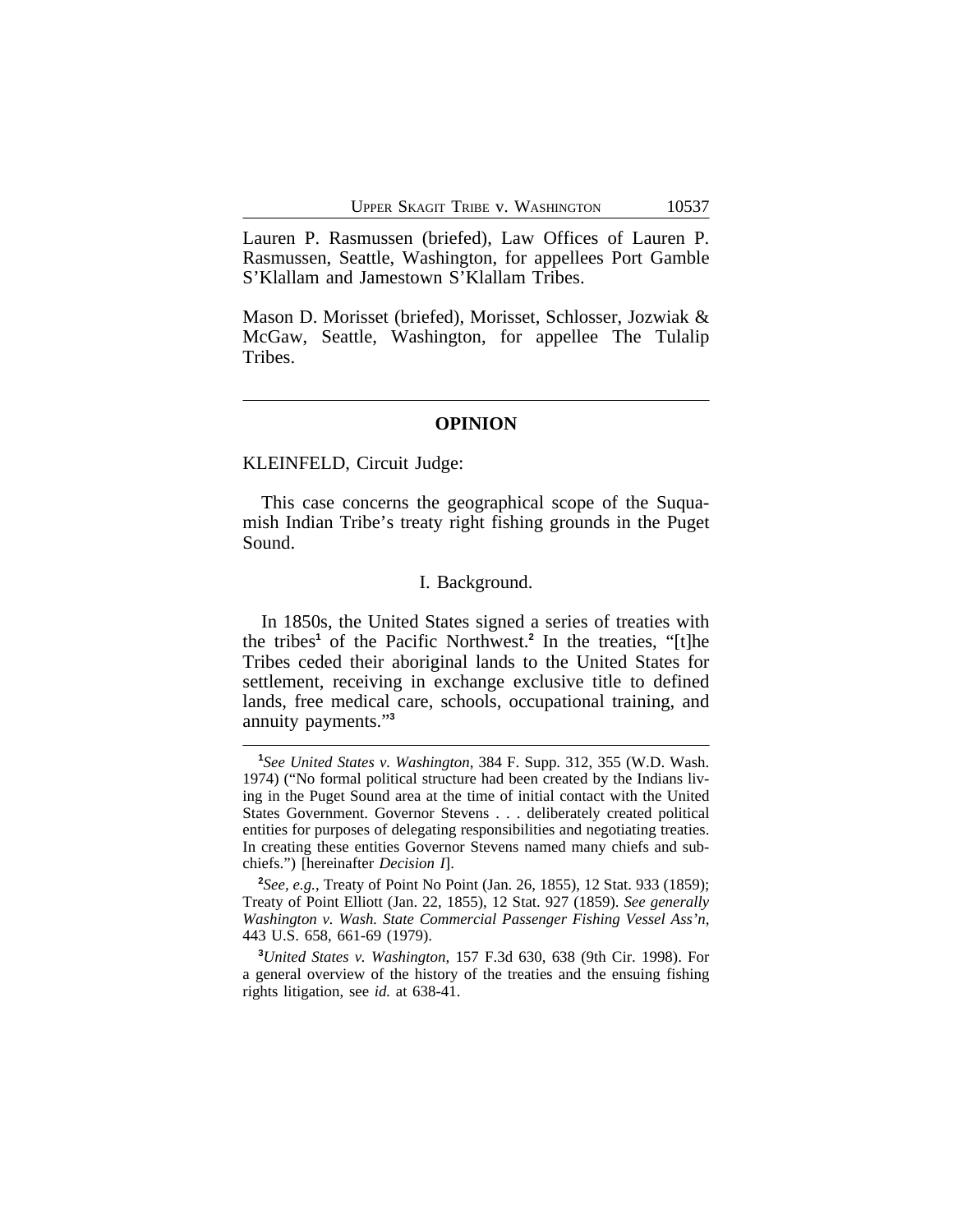The treaties also reserved to the Tribes the "right of taking fish at usual and accustomed grounds and stations . . . ." **4** The term "usual and accustomed grounds and stations" includes "every fishing location where members of a tribe customarily fished from time to time at and before treaty times, however distant from the then usual habitat of the tribe, and whether or not other tribes then also fished in the same waters." **5**

In 1970, the United States initiated the underlying case, *United States v. Washington*, against the State of Washington in order to vindicate the tribes' treaty right to fish. As part of his lengthy and detailed opinions, Judge Boldt determined the various tribes' usual and accustomed fishing grounds and stations.**<sup>6</sup>** He stated that he was particularly aided in his determinations by the "authoritative and reliable summaries of relevant aspects of Indian life" prepared by Dr. Barbara Lane.**<sup>7</sup>**

As relevant to this case, Judge Boldt determined that:

The usual and accustomed fishing places of the Suquamish Tribe include the marine waters of Puget Sound from the northern tip of Vashon Island to the Fraser River and including Haro and Rosario Straits, the streams draining into the western side of this portion of Puget Sound and also Hood Canal.**<sup>8</sup>**

This conclusion was based on Dr. Lane's report. Her report indicated that the Suquamish customarily fished at the mouths

**<sup>8</sup>***Decision II*, 459 F. Supp. at 1049.

**<sup>4</sup>**Treaty of Point Elliott, 12 Stat. at 928.

**<sup>5</sup>***Decision I*, 384 F. Supp. at 332.

**<sup>6</sup>** *Id.* at 359-82; *see also United States v. Washington*, 459 F. Supp. 1020, 1049, 1059-60 (W.D. Wash. 1978) [hereinafter *Decision II*].

**<sup>7</sup>***Decision I*, 384 F. Supp. at 350; *see also United States v. Suquamish Indian Tribe*, 901 F.2d 772, 777 & n.13 (9th Cir. 1990) (noting Judge Boldt's reliance on Dr. Lane).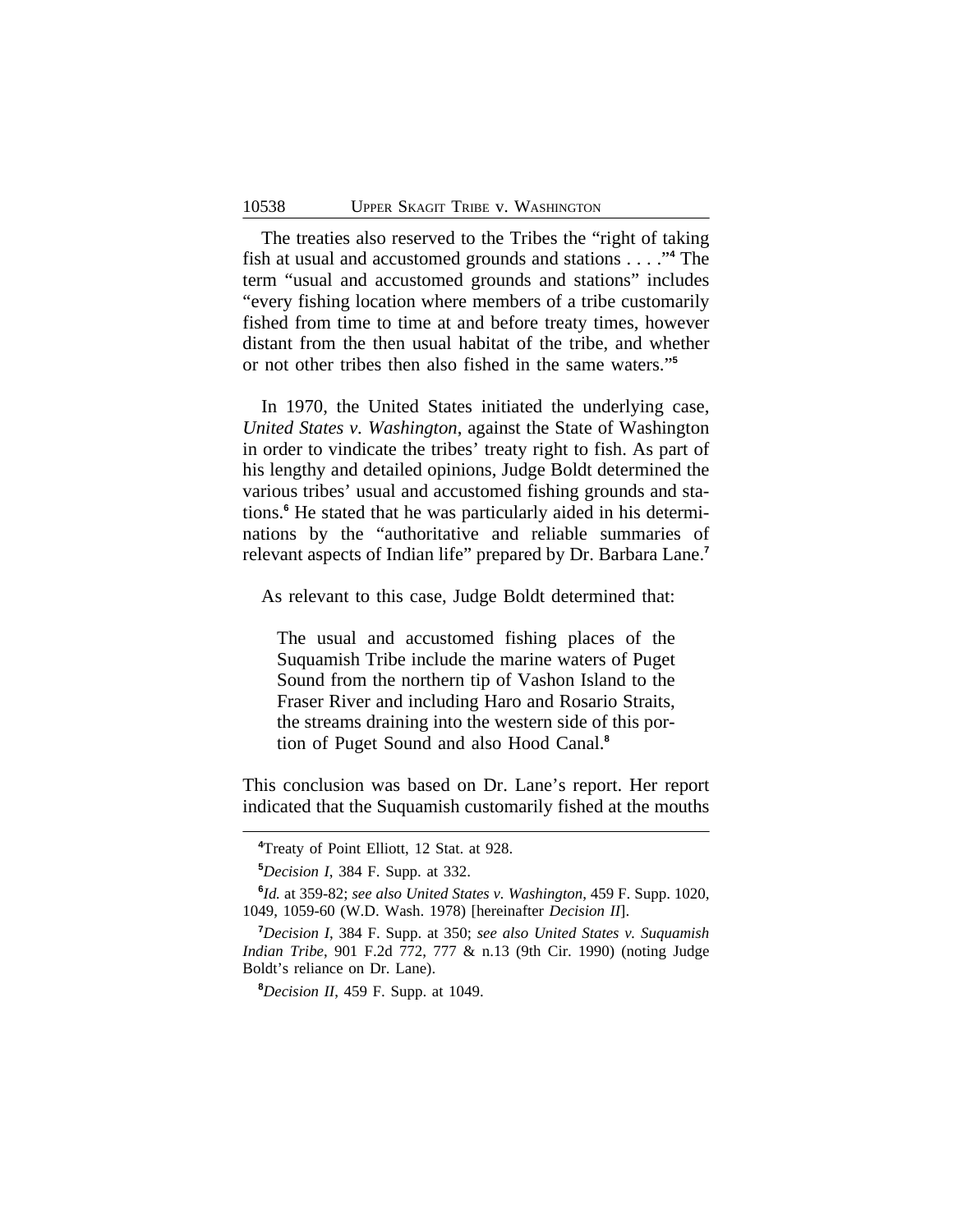of the Duwamish and Snohomish Rivers**<sup>9</sup>** in the fall and winter, and in wider areas in the spring and summer. She also noted that an October 1827 journal entry indicated that the Suquamish had traveled all the way north to the Fraser River and Fort Langley in what is now British Columbia.**<sup>10</sup>** Dr. Lane reported that "the Suquamish regularly travelled through the San Juan Islands and to the Fraser river . . . . It is likely that one of the reasons for travel was to harvest fish."

Almost thirty years after Judge Boldt reviewed Dr. Lane's report and made the initial determination of Suquamish's territory, the tribe changed its fishing patterns to include Saratoga Passage and Skagit Bay. The Upper Skagit Tribe then initiated this case by filing a request for determination<sup>11</sup> that the Suquamish were fishing outside of their adjudicated grounds. Both Upper Skagit and Suquamish moved for summary judgment. The relevant facts are undisputed and set forth above; the parties only dispute the inferences to be drawn from those facts.

The district court granted summary judgment to Upper Skagit, finding that it had met its burden of demonstrating that Judge Boldt did not intend to include these areas in Suquamish's traditional fishing grounds. The court reached this conclusion even though it held that Judge Boldt used the term Puget Sound unambiguously to refer to all the marine areas inward from the mouth of the Strait of Juan de Fuca. Suquamish timely appeals.

**<sup>9</sup>**Both rivers are on the east side of the Puget Sound. The Duwamish empties into Elliott Bay near Seattle. The Snohomish empties into Port Gardner Bay near Everett.

**<sup>10</sup>**The Fraser River empties into the Strait of Georgia near Vancouver.

**<sup>11</sup>**Requests for determination are similar to a complaint. They are the mechanism by which a party may invoke the continuing jurisdiction of the court in *United States v. Washington*. *See Decision I*, 384 F. Supp. at 419. Such requests begin new subproceedings in the original case. The judgment at the end of subproceedings are final judgments appealable under 28 U.S.C. § 1291.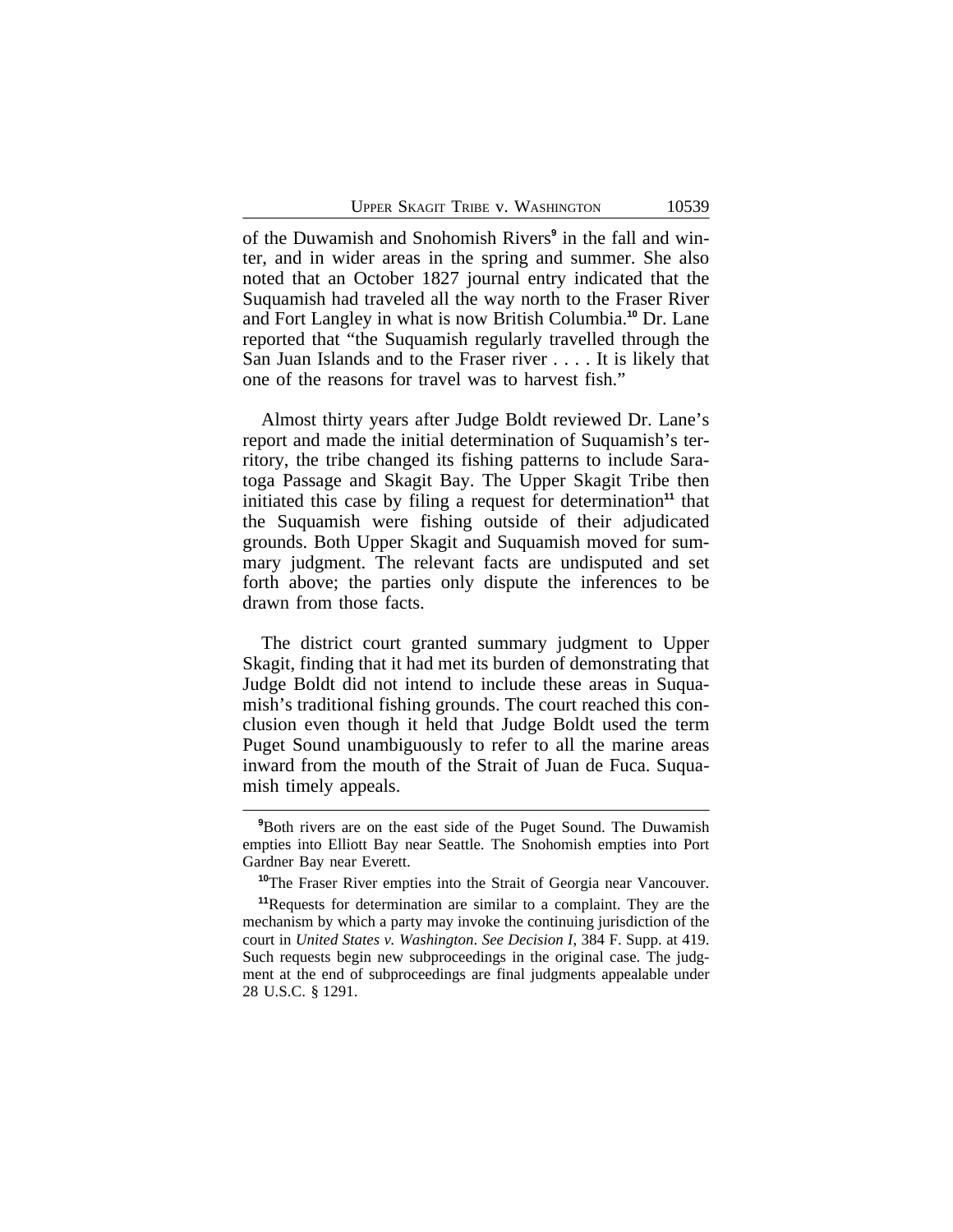#### II. Analysis.

We review summary judgment de novo, viewing the evidence and all reasonable inferences in the light most favorable to the non-moving party.**<sup>12</sup>** Circuit precedent dictates that our task is to determine whether Judge Boldt intended the Suquamish to have treaty fishing rights in Saratoga Passage and Skagit Bay, rather than rely on his words alone.**<sup>13</sup>**

### A. Ambiguity.

**[1]** Suquamish argues that the court should only clarify Judge Boldt's rulings after finding them ambiguous. This contention is foreclosed by our precedent. "[A]n analysis of the decision is necessary, *whether the text is unambiguous or not*, in order to understand [findings] 'in light of the facts of the case.' " **<sup>14</sup>** Ambiguity thus is not a prerequisite for clarifying the geographical scope of tribal fishing grounds. Nor, however, is it irrelevant. Instead, it "is certainly a factor to be considered" in determining Judge Boldt's intent.**<sup>15</sup>** We have previously held Judge Boldt's use of the term Puget Sound to be ambiguous.**<sup>16</sup>** But the question in this case is not whether Judge Boldt generally used Puget Sound ambiguously. The question is whether he intended this specific use of Puget Sound to include Saratoga Passage and Skagit Bay. He did.

**<sup>15</sup>***Muckleshoot III*, 235 F.3d at 433.

**<sup>16</sup>***Id.*; *see also United States v. Lummi Indian Tribe*, 235 F.3d 443, 451- 52 (9th Cir. 2000).

**<sup>12</sup>***Scheuring v. Traylor Bros., Inc.*, 476 F.3d 781, 784 (9th Cir. 2007). **<sup>13</sup>***Muckleshoot Indian Tribe v. Lummi Indian Tribe*, 141 F.3d 1355, 1359 (9th Cir. 1998) [hereinafter *Muckleshoot I*].

**<sup>14</sup>***United States v. Muckleshoot Indian Tribe*, 235 F.3d 429, 433 (9th Cir. 2000) (emphasis added) [hereinafter *Muckleshoot III*]. *See also Muckleshoot I*, 141 F.3d at 1359 ("Swinomish offered no evidence that suggests that FF 6 is ambiguous *or* that the court intended something other than its apparent meaning when it rendered *Decision I*.") (emphasis added).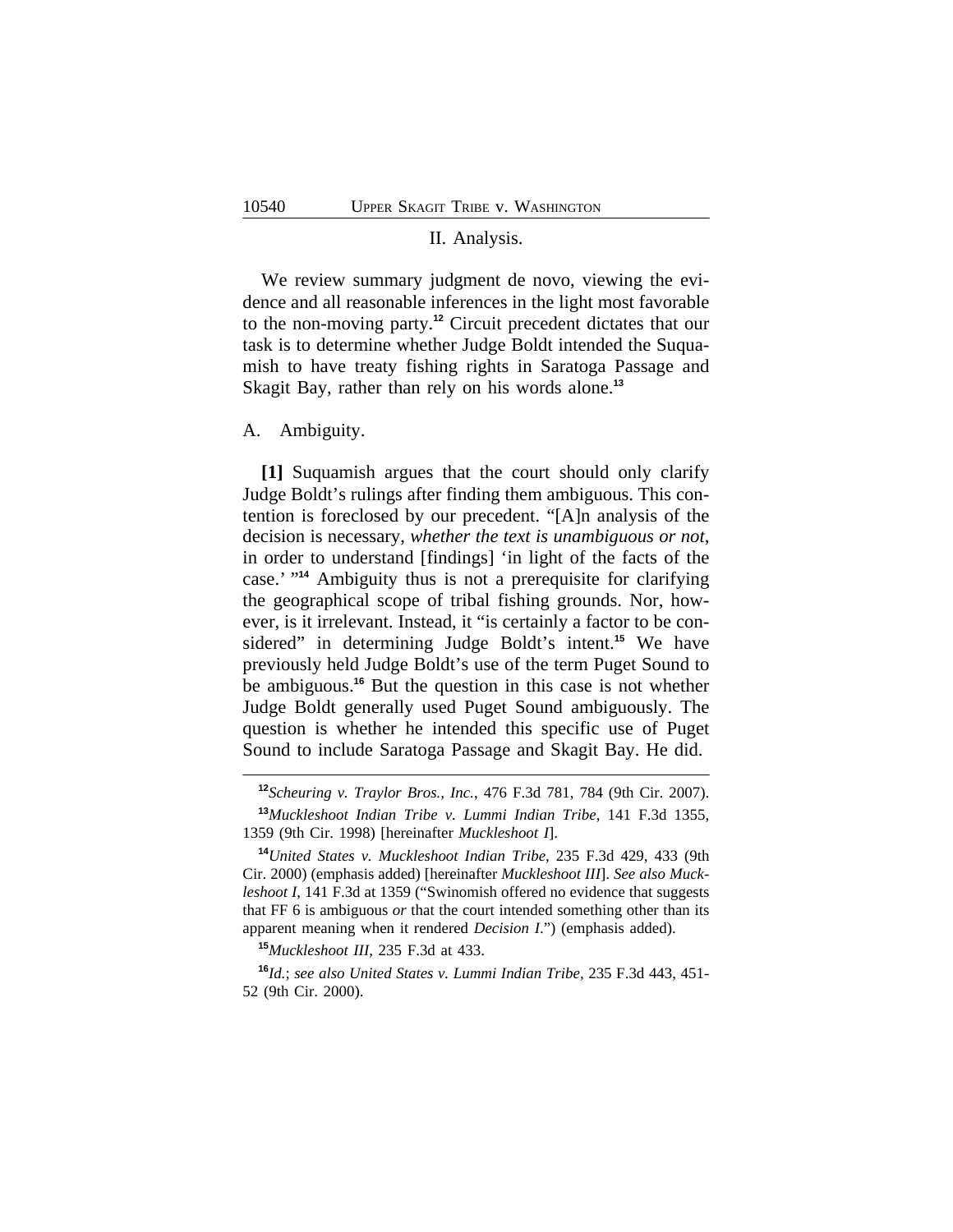**[2]** Judge Boldt used the term Puget Sound broadly. He defined it as including the Strait of Juan de Fuca and all saltwater areas inland. But Judge Boldt's use of Puget Sound is ambiguous with regard to the Hood Canal and the Straits of Georgia and Juan de Fuca — waters at its edges.**<sup>17</sup>** Judge Boldt had described Puget Sound as distinct from those waterways. Upper Skagit did not and cannot, however, point to an instance where Judge Boldt used Puget Sound in a way that excluded Saratoga Passage and Skagit Bay, waters at its center.

**[3]** The district court correctly concluded that "in every instance in 1975 where Judge Boldt did state a definition for Puget Sound, it is a broad one which necessarily includes both Saratoga Passage and Skagit Bay." This clear meaning must be taken into account in determining Judge Boldt's intent.**<sup>18</sup>**

B. Burden of proof.

Summary judgment is appropriate against "a party who fails to make a showing sufficient to establish the existence of an element essential to that party's case, and on which that party will bear the burden of proof at trial." **<sup>19</sup>** Determining who bears what burden of proof is key to deciding this appeal.

**[4]** At issue in an original territorial determination is whether there is sufficient evidence to show that disputed waters were part of a tribe's usual and accustomed grounds.**<sup>20</sup>** The tribe claiming territory bears the burden of proof.**<sup>21</sup>** At issue in a proceeding to clarify a previous territorial determination is what Judge Boldt intended by his description of a

**<sup>17</sup>***Lummi Indian Tribe*, 235 F.3d at 451-52.

**<sup>18</sup>***Muckleshoot III*, 235 F.3d at 433.

**<sup>19</sup>***Celotex Corp. v. Catrett*, 477 U.S. 317, 322 (1986).

**<sup>20</sup>***United States v. Lummi Indian Tribe*, 841 F.2d 317, 318 (9th Cir. 1988).

**<sup>21</sup>***Id.*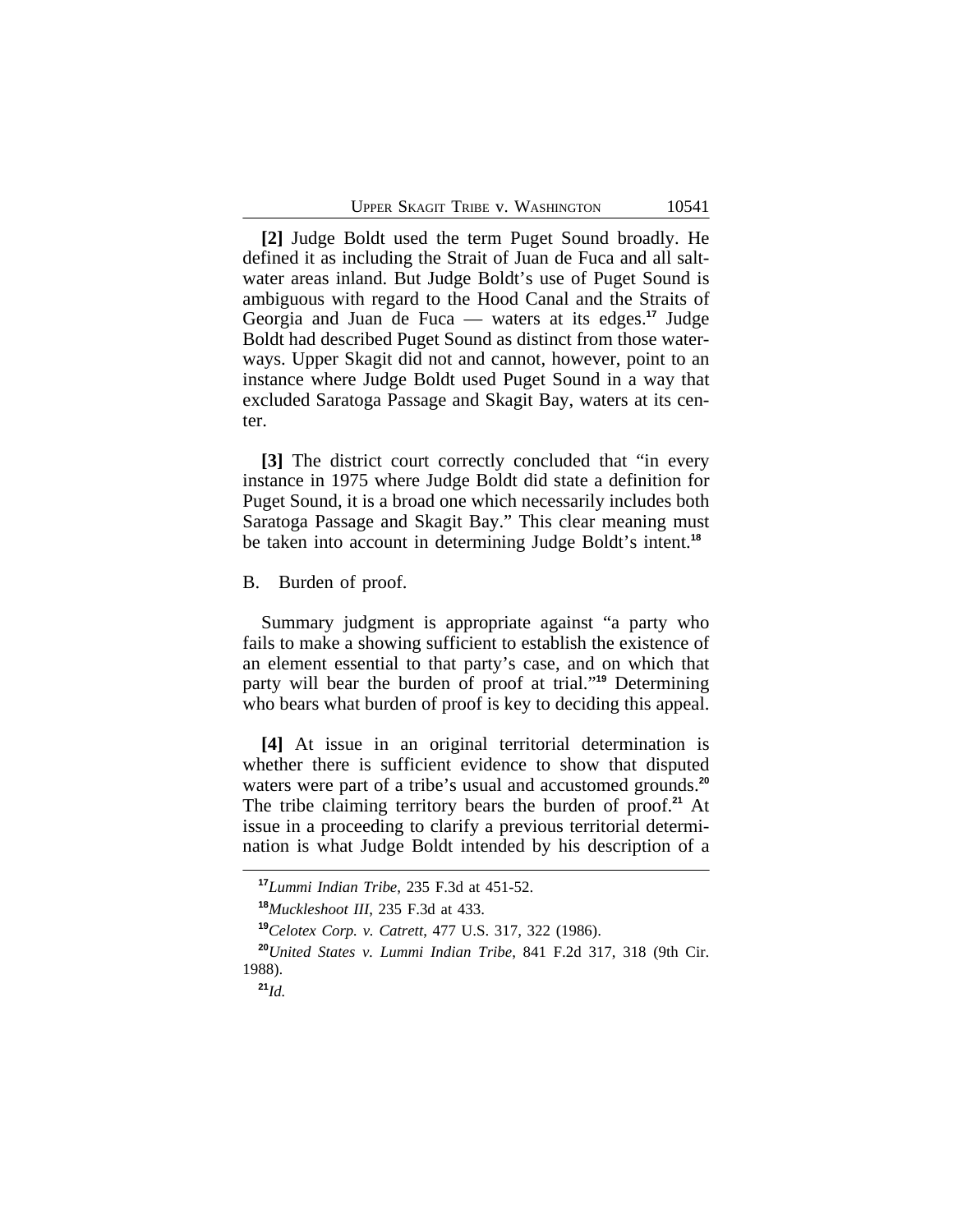tribe's territory.**<sup>22</sup>** The tribe claiming Judge Boldt intended something other than his apparent meaning bears the burden of proof.**<sup>23</sup>**

**[5]** The burden of proof is especially important given the evidence relevant to the clarification proceeding. We have held that the relevant facts are the "evidence that was put before Judge Boldt." **<sup>24</sup>** In other words, "the palpable facts are substantially undisputed." **<sup>25</sup>** It is only the inferences that can be drawn from those facts which are disputed. If the evidence before Judge Boldt equally supports contradictory inferences about his intent, the party challenging the apparent meaning of his original determination cannot meet its burden of proof.**<sup>26</sup>**

C. Merits.

Suquamish's adjudicated usual and accustomed grounds include "the marine waters of Puget Sound from the northern tip of Vashon Island to the Fraser River." **<sup>27</sup>** Saratoga Passage and Skagit Bay are in the Puget Sound between these two points. Upper Skagit therefore has the burden of proving that Judge Boldt intended not to include these waters, contrary to the apparent meaning of his words.

Suquamish has little evidence of a traditional presence in these two specific locations. The district court erred in finding that lack of evidence fatal, rather that putting the burden of proof on Upper Skagit and viewing the inferences from the

**<sup>22</sup>***Muckleshoot III*, 235 F.3d at 433.

**<sup>23</sup>***Muckleshoot I*, 141 F.3d at 1358-59.

**<sup>24</sup>***United States v. Lummi Indian Tribe*, 235 F.3d 443, 450 (9th Cir. 2000).

**<sup>25</sup>***Braxton-Secret v. A.H. Robins Co.*, 769 F.2d 528, 531 (9th Cir. 1985).

**<sup>26</sup>***Lummi Indian Tribe*, 235 F.3d at 452 ("This argument fails because . . . it is *just as likely* that this area was intended to be included as that it was not.") (emphasis added).

**<sup>27</sup>***Decision II*, 459 F. Supp. at 1049.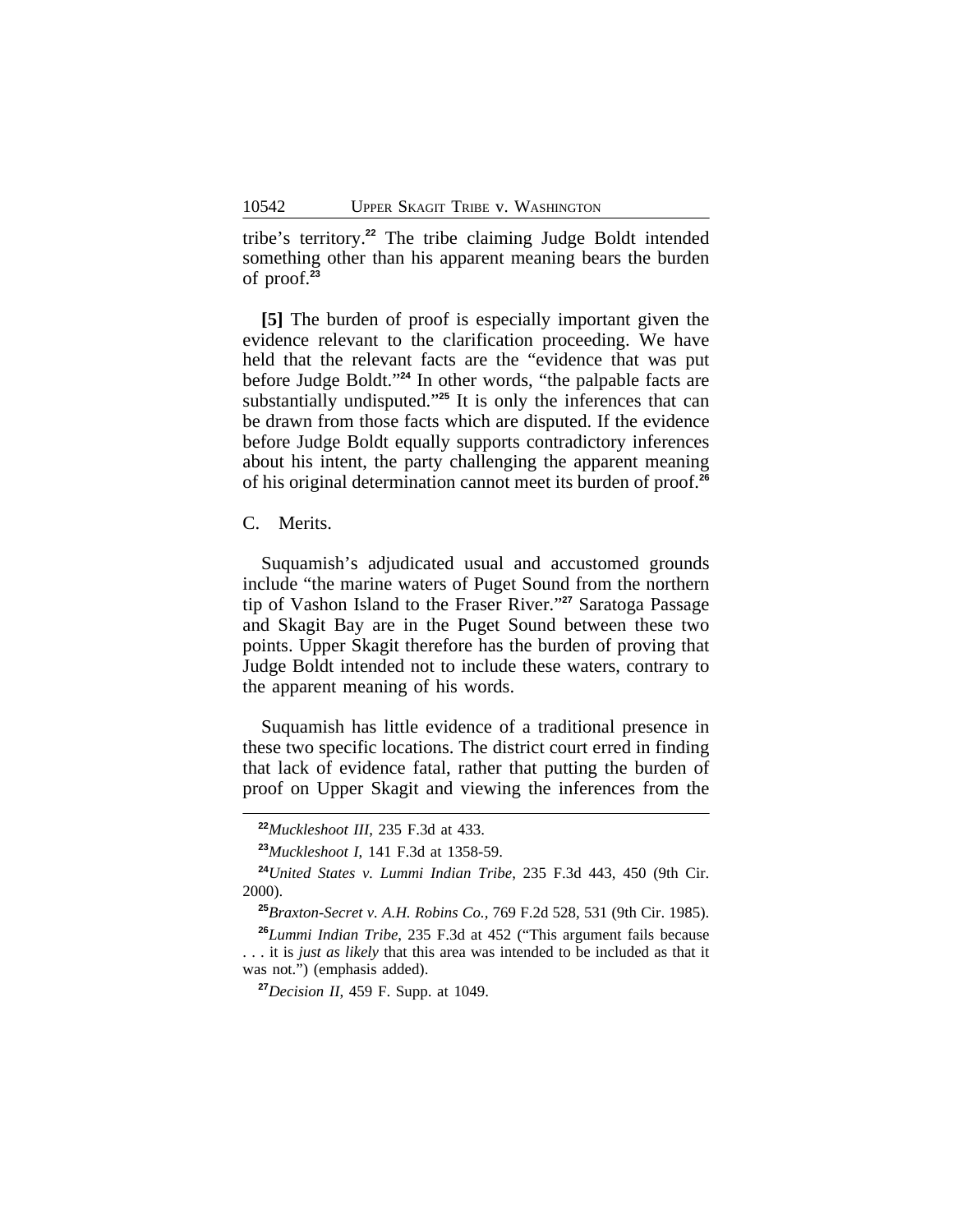evidence in the light most favorable to Suquamish. The district court also made factual errors in reaching its judgment. When all reasonable inferences are drawn in favor of Suquamish, it is at least as likely as not that Judge Boldt intended to include Saratoga Passage and Skagit Bay in the tribe's territory. Summary judgment therefore should be awarded to Suquamish because Upper Skagit cannot meet its burden of proof on undisputed facts.**<sup>28</sup>**

## *i. Factual errors.*

The district court emphasized that Dr. Lane's testimony did not refer to Area 4 on a map attached to proposed fishing regulations discussed during the 1975 proceeding. It also stated that the "fall and winter fishery [at the mouth of the Snohomish River] was described by Dr. Lane as separate and distinct from the spring and summer travels up to the Fraser River." These conclusions are mistaken.

**[6]** Dr. Lane's testimony did refer to Area 4. The Suquamish live in Area 4. She testified that the map at page 22 of her report, documenting sites within Suquamish territory where they were accustomed to fishing, depicted locations south of Areas 1 and 2. The only location south of Areas 1 and 2 on the map is Area 4. This error is important because Saratoga Passage and Skagit Bay are in Area 4. The district court relied on the purported lack of testimony regarding Area 4 to conclude that Judge Boldt did not intend to include those locations in Suquamish's territory.

**[7]** Dr. Lane also did not separate the fishing at the mouth of the Snohomish from the trips to the Fraser River by limiting the latter to the spring or summer. The evidence she relied on shows that the Suquamish were at Fort Langley in *October* of 1827. In other words, they visited the Fraser River area in

**<sup>28</sup>***See Braxton-Secret*, 769 F.2d at 531 (holding that summary judgement on intent is permissible if the facts are undisputed).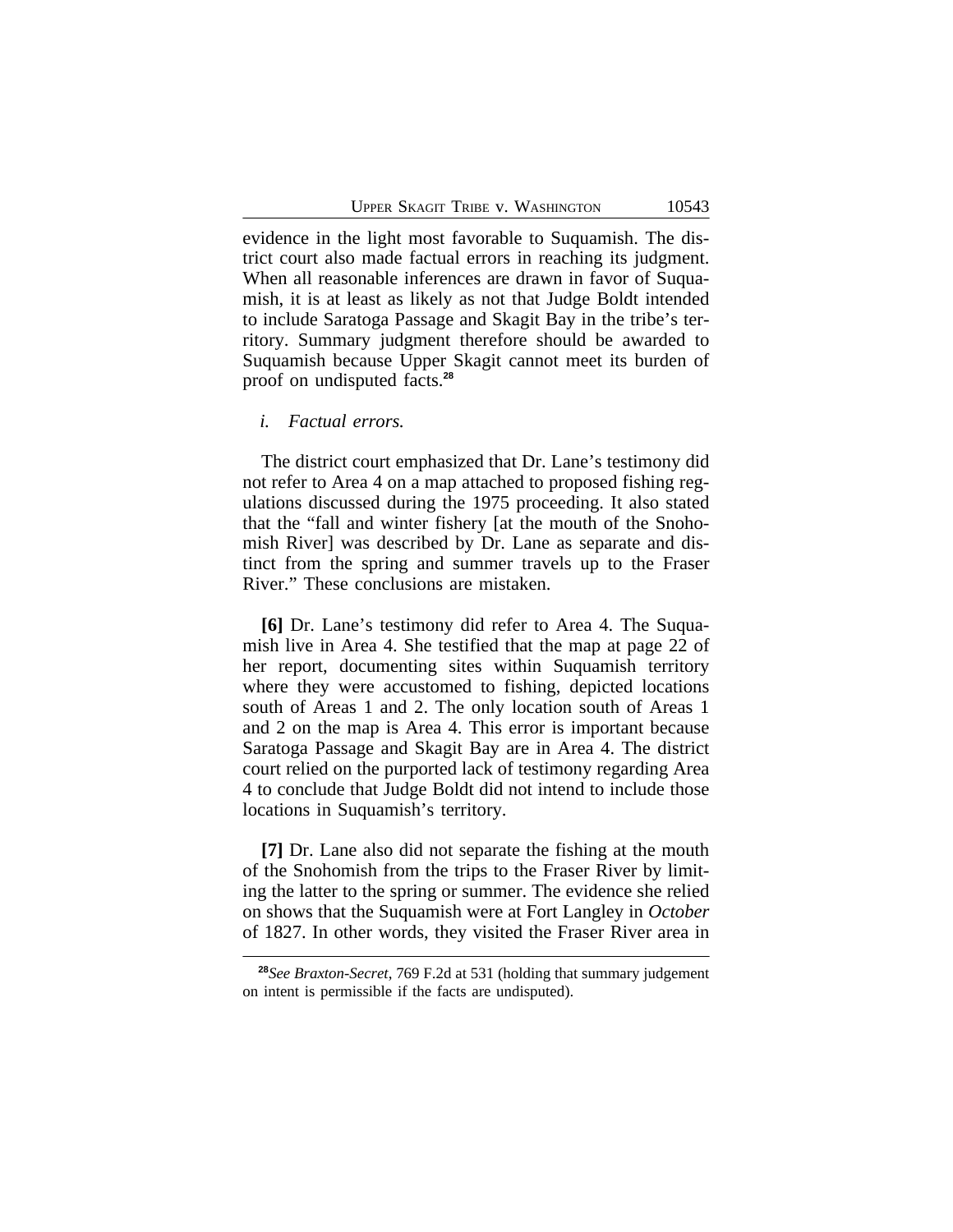the fall as well as in the spring and summer.**<sup>29</sup>** Additionally, it is reasonable to infer that the Suquamish would return from a fall trip to the Fraser River by stopping at the mouth of the Snohomish River to gather fish because they would not be able to gather enough on the west side of the Sound upon their return.**<sup>30</sup>**

**[8]** This error is important because the natural route from the mouth of the Snohomish River (where Dr. Lane reported that the Suquamish were accustomed to fishing), through the Rosario Strait (where Judge Boldt recognized a Suquamish usual and accustomed fishing ground), to the Fraser River (another Suquamish usual and accustomed fishing ground) goes directly through Saratoga Passage and Skagit Bay.**<sup>31</sup>** Thus, the facts before Judge Boldt make it at least as likely as not that he intended to include Saratoga Passage and Skagit Bay in Suquamish's treaty fishing grounds.

## *ii. Inferences favoring Suquamish.*

**[9]** Both the language that Judge Boldt used and the evidence before him, specifically the Lane Report, support an inference that he intended to include the disputed areas in

**<sup>30</sup>**Dr. Lane's report and testimony show that the Suquamish were dependent on fishing on the east side of the Puget Sound in the fall and winter.

**<sup>29</sup>**Dr. Lane testified that a trip from Port Madison to the San Juans would take one day. It would be no more than another day from the San Juans to the Fraser River and Fort Langley. The testimony before Judge Boldt supports the conclusion that the entire trip would take two days. Judge Craig heard different evidence in 1983. *See United States v. Washington*, 626 F. Supp. 1405, 1529 (W.D. Wash. 1985) (noting Dr. Lane's testimony that *a round trip* from the mouth of the Snohomish River to the Fraser River would have taken two to four weeks). The difference is immaterial, because a trip that arrived in October would still begin and end in fall and because Judge Boldt's intent in 1975 controls.

**<sup>31</sup>***Cf. Lummi Indian Tribe*, 235 F.3d at 452 ("If one starts at the mouth of the Fraser River . . . and travels past Orcas and San Juan Islands . . . it is natural to proceed through Admiralty Inlet . . . ." ).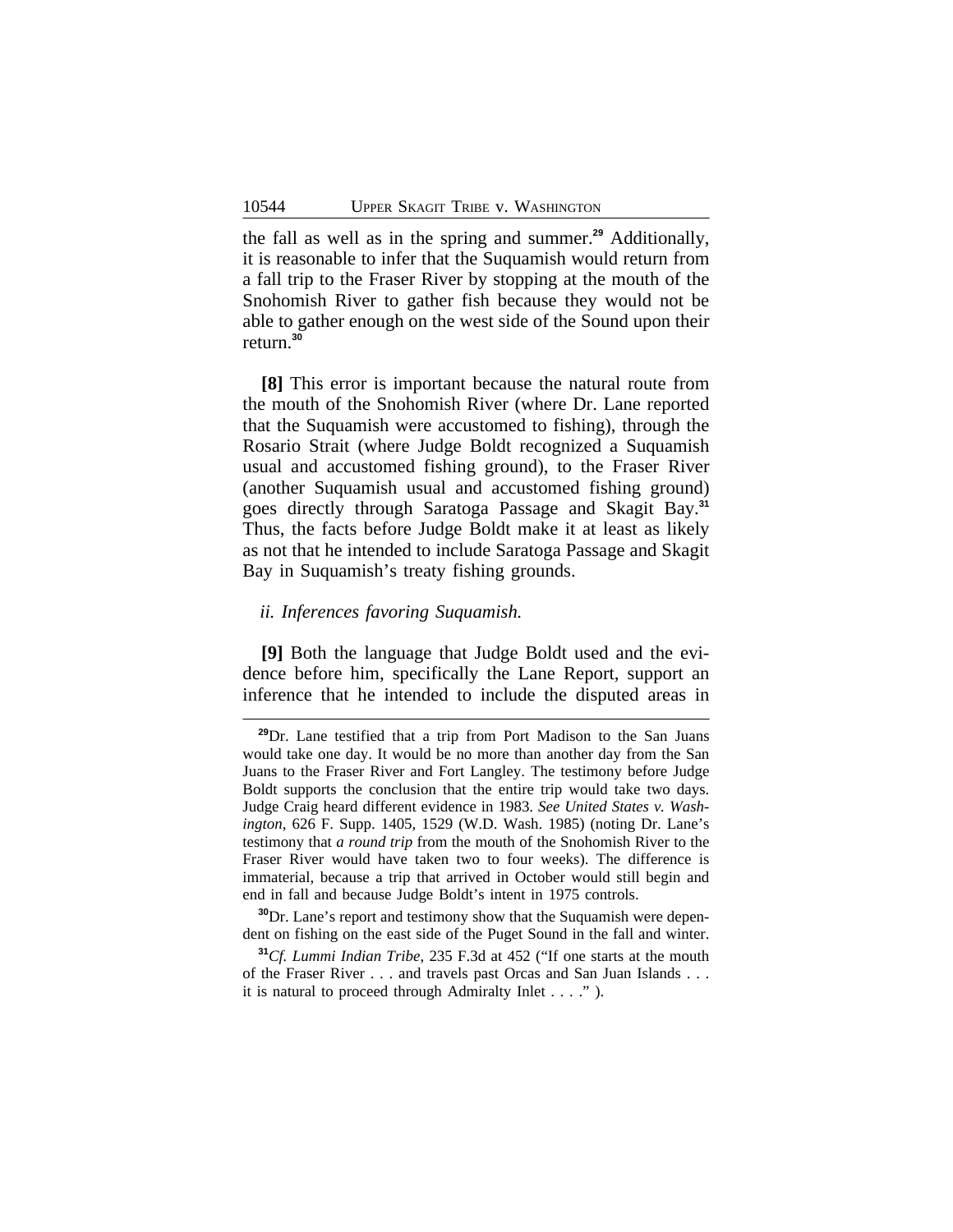Suquamish's territory. The language Judge Boldt used to describe Suquamish territory is different from that he used to describe the territory of most tribes. Judge Boldt routinely provided specific geographical definitions as to their boundaries, and specifically identified bays, straits, and island areas that he intended to include. Judge Boldt did not do so in Suquamish's determination. He included the entire Puget Sound from Vashon Island to the Fraser River. That Judge Boldt did not follow his pattern and delimit Suquamish's boundaries suggests that he intended the boundaries not to be limited.

We are aware of two other territorial determinations in which Judge Boldt used the term Puget Sound without tying it to some geographical anchor — the territory of the Muckleshoot<sup>32</sup> and the Lummi<sup>33</sup> tribes. In the case of both tribes, however, Judge Boldt did use some limiting language either "secondarily" or "Northern," respectively. We have heard appeals regarding both of these determinations. In the case of the Muckleshoot, we determined that the evidence before Judge Boldt demonstrated that the phrase "secondarily in the saltwater of the Puget Sound" was limited to the saltwater immediately adjacent to Muckleshoot's freshwater fishery.**<sup>34</sup>** In the case of the Lummi, we determined that the "Northern Puget Sound" included the west side of Whidbey Island in the absence of evidence to the contrary.**<sup>35</sup>** We did find that "Northern Puget Sound" excluded the Strait of Juan de Fuca

**<sup>32</sup>***Decision I*, 384 F. Supp. at 367 ("Muckleshoot Indians had usual and accustomed fishing places primarily at locations on the upper Puyallup, the Carbon, Struck, White, Green, Cedar and Black rivers . . . and *secondarily* in the saltwater of Puget Sound.") (emphasis added).

**<sup>33</sup>***Id.* at 360 ("[T]he usual and accustomed fishing places of the Lummi Indans at treaty times included the marine areas of the *Northern* Puget Sound from the Fraser River south to the present environs of Seattle, and particularly Bellingham Bay.") (emphasis added).

**<sup>34</sup>***Muckleshoot III*, 235 F.3d at 434-35.

**<sup>35</sup>***Lummi Indian Tribe*, 235 F.3d at 452.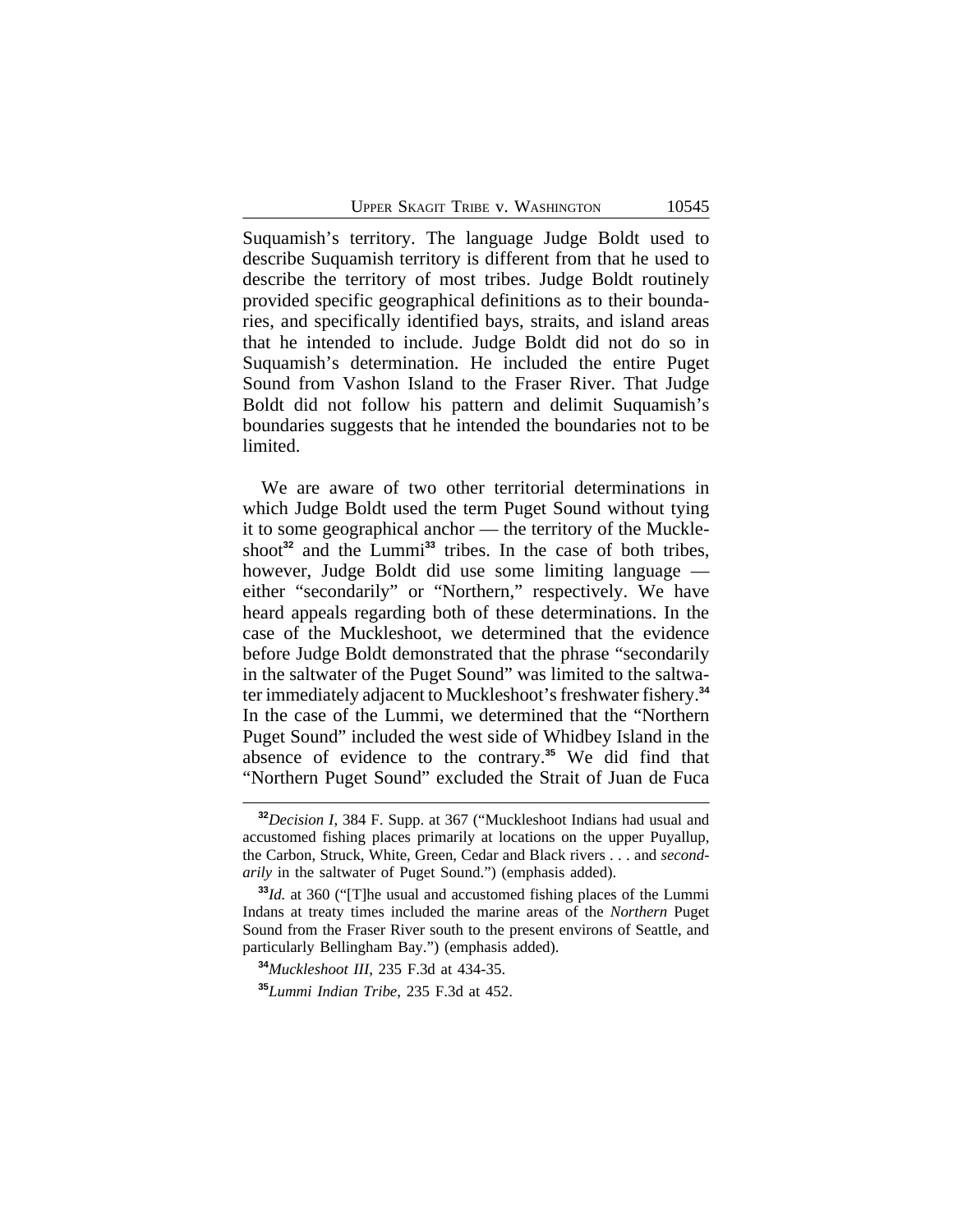and the Hood Canal because Judge Boldt had used those terms as distinct from Puget Sound elsewhere in his decision.**<sup>36</sup>** Upper Skagit must show a similar implied limitation.

Upper Skagit notes that Possession Sound was not specifically included in the determination of Suquamish's territory, even though it was in the case of the Tulalip tribe. This silence, however, does not support an inference against Suquamish. It is unquestioned that the Suquamish have a right to fish in Useless Bay, on the west side of Whidbey Island, even though that Bay is not specifically listed in Suquamish's territory and is in Tulalip's. Additionally, Possession Sound lies immediately adjacent to the mouth of the Snohomish River, and was thus described as a traditional Suquamish fishing location in Dr. Lane's report.

**[10]** Upper Skagit also emphasizes the fact that Suquamish's territory does not include an eastern border. We need not decide whether this argument is correct.**<sup>37</sup>** Determining whether Judge Boldt intended to include specific marine waters within the Suquamish's territory calls for a case by case examination of the facts to determine whether Judge Boldt "intended something other than [his] apparent meaning." **38** We conclude that it is at least as likely as not that Judge Boldt intended to include Saratoga Passage and Skagit Bay because he had elsewhere identified those waters as being within "the marine waters of the Puget Sound," **<sup>39</sup>** and because they lie on the natural route between two traditional Suquamish fisheries.

**<sup>36</sup>***Id.* at 451-52.

**<sup>37</sup>**One plausible border of "the marine waters of Puget Sound from the northern tip of Vashon Island to the Fraser River" is the land bordering the marine waters.

**<sup>38</sup>***Muckleshoot I*, 141 F.3d at 1359.

**<sup>39</sup>***See Decision II*, 459 F. Supp. at 1049 ¶ 6 ("The usual and accustomed fishing places of the Swinomish Tribal Community include . . . the marine areas of the northern Puget Sound from the Fraser River south to and including Whidbey, Camano, Fidalgo, Guemes, Samish, Cypress and the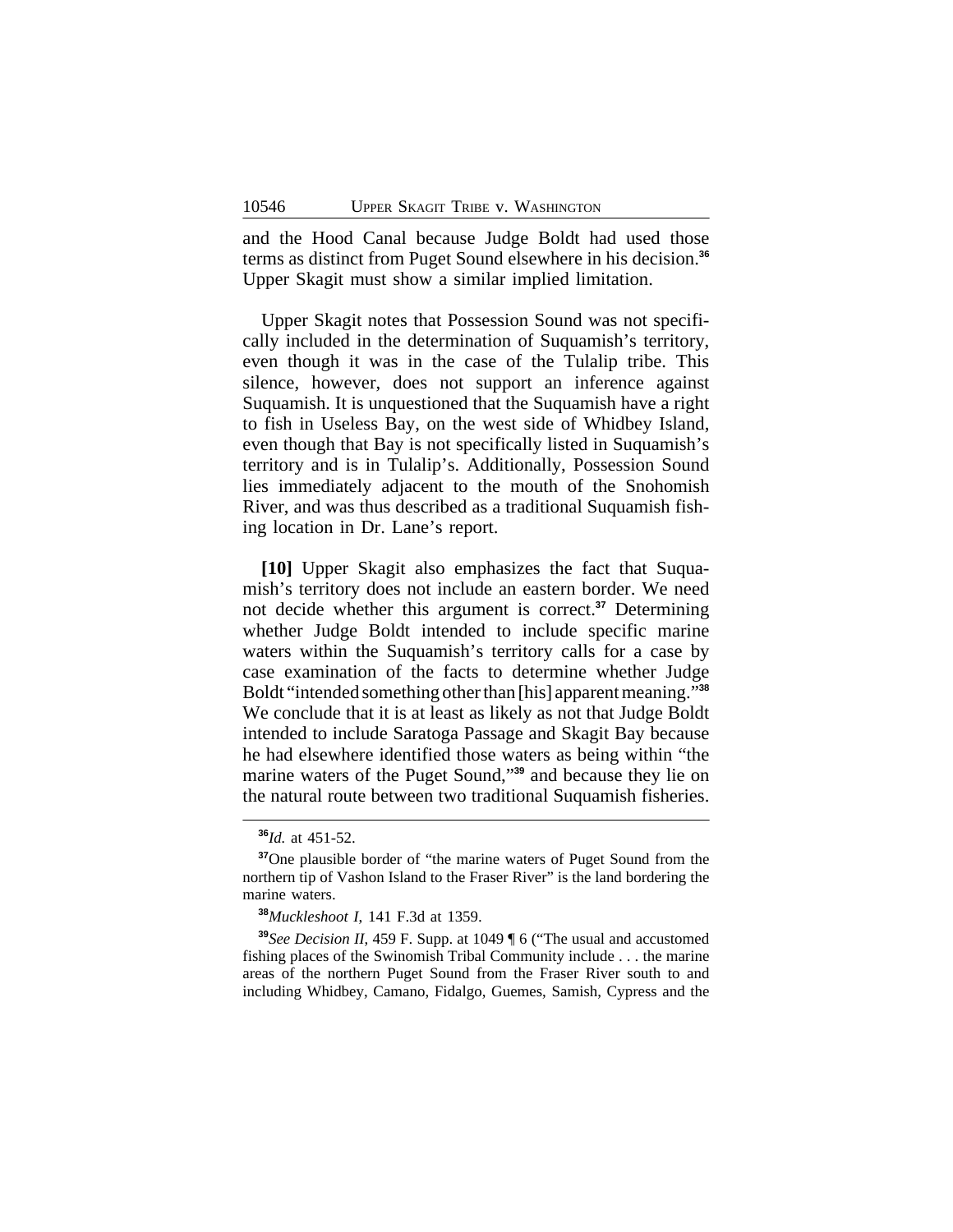**[11]** Upper Skagit's third contention is that *United States v. Suquamish Indian Tribe***<sup>40</sup>** controls this case. In *Suquamish Indian Tribe*, Suquamish attempted to exercise fishing rights on the freshwater river systems to the "*east of* the Puget Sound" as the successor in interest to the Duwamish tribe.**<sup>41</sup>** We held that the Suquamish had "usual and accustomed fishing places in several areas in the west side of Puget Sound" and were "not entitled to exercise fishing rights on the east side of Puget Sound." **<sup>42</sup>** Such language, however, "must be read in the light of the facts before [the court]." **<sup>43</sup>** The court in *Suquamish Indian Tribe* was only confronted with question of whether the Suquamish were successors in interest to the Duwamish.**<sup>44</sup>** The Suquamish had abandoned any independent claim arising out of its own treaty time practices to the waters at issue, so our decision necessarily did not address the question of whether the Suquamish had an independent entitlement to fish there. Additionally, because *Suquamish Indian Tribe* dealt with the rights of the Suquamish to fish in freshwater river systems to the "*east of* the Puget Sound," the decision does not speak to whether the Suquamish have fishing rights in Saratoga Passage or Skagit Bay, waters *within* the Puget Sound.

**[12]** Finally, Upper Skagit argues that Dr. Lane's report on

San Juan Islands, and including Bellingham Bay and Hale Passage adjacent to Lummi Island."). It is unquestioned that Saratoga Passage and Skagit Bay are within these marine areas "includ[ed]" within the "northern Puget Sound." *See also id.* at 1059 (including Saratoga Passage in the "usual and accustomed *marine* fishing areas of the Tulalip Tribes of Washington") (emphasis added).

**<sup>40</sup>**901 F.2d 772 (9th Cir. 1990).

**<sup>41</sup>***Id.* at 774 & n.2, 775 (9th Cir. 1990) (emphasis added).

**<sup>42</sup>***Id.* at 774, 778.

**<sup>43</sup>***Muckleshoot III*, 235 F.3d at 433 (quoting *Julian Petroleum Corp. v. Courtney Petroleum Co.*, 22 F.2d 360, 362 (9th Cir. 1927)).

**<sup>44</sup>***Suquamish Indian Tribe*, 901 F.2d at 775.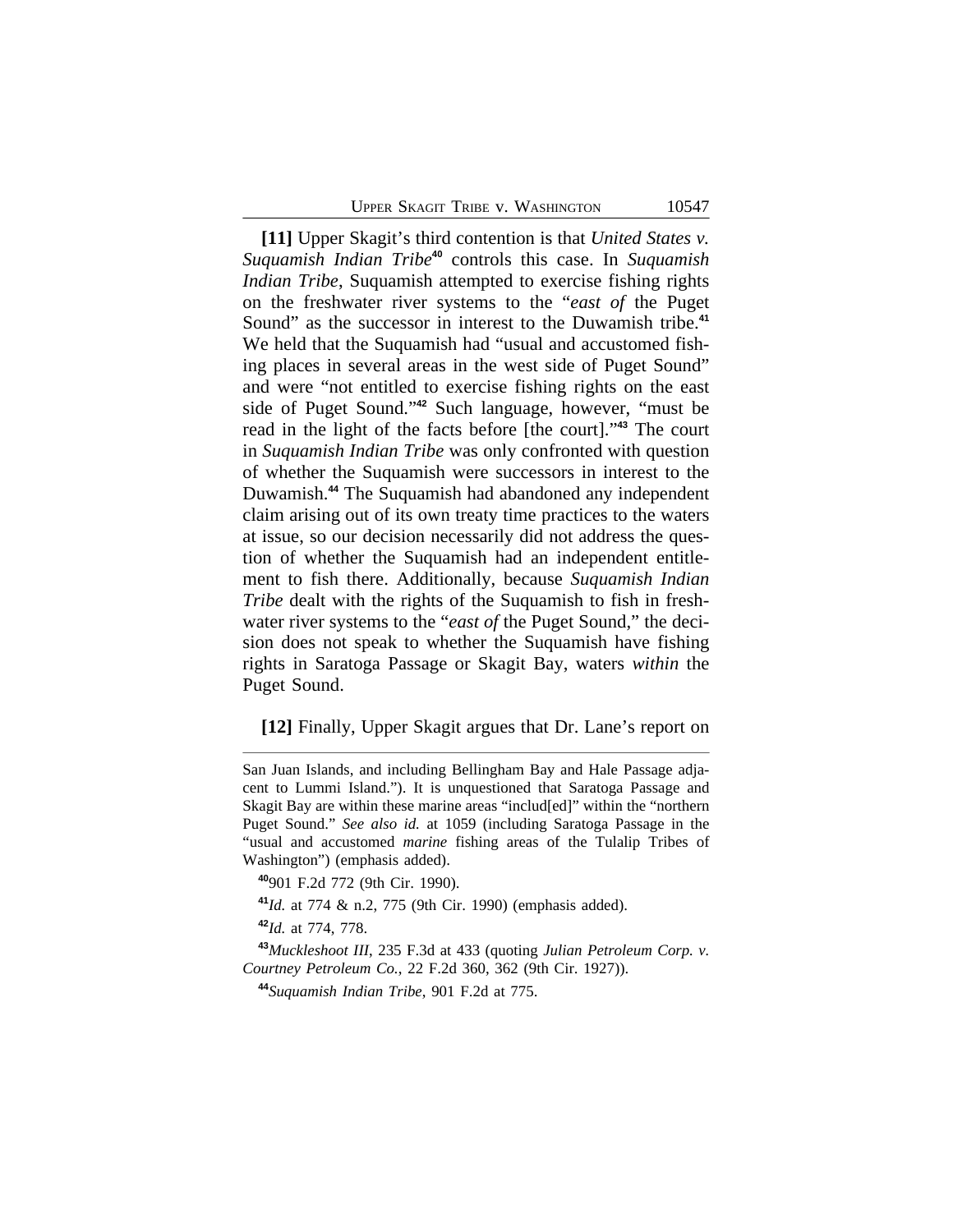the Swinomish supports the conclusion that Judge Boldt intended to exclude Saratoga Passage and Skagit Bay from Suquamish's territory. They base this argument on the fact that Dr. Lane said that certain constricted waterways bordering Saratoga Passage and Skagit Bay were controlled by the Swinomish. This argument is without merit. The fact that one tribe controls a territory does not imply the absence of fishing there by another tribe.**<sup>45</sup>** Indeed, the Suquamish have a treaty reserved fishing right in the Hood Canal, a territory controlled by the Skokomish.**<sup>46</sup>**

**[13]** We conclude that it is at least as likely as not that Judge Boldt meant what he said; the Suquamish treaty territory "include[s] the marine waters of Puget Sound from the northern tip of Vashon Island to the Fraser River." This broad, unlimited fishery is what Dr. Lane described in her report and testimony. Dr. Lane stated that marine fisheries "are far more difficult to delimit than fresh waters." She repeatedly underlined that her report did not, and could not, list all of the usual and accustomed fishing locations of the Suquamish. She noted that the Suquamish had more limited resources in their home area than most tribes, and thus had to travel more extensively to fish.

**[14]** Dr. Lane said that she had no documentary evidence that the Suquamish fished in the San Juan Islands, but nonetheless found it likely that they did so. Judge Boldt agreed, deciding in the absence of any specific evidence that the Haro and Rosario Straits were part of the Suquamish traditional fishing grounds. This demonstrates a lack of specific evidence

**<sup>45</sup>***See Decision I*, 384 F. Supp. at 332 (defining "usual and accustomed" as including locations "whether or not other tribes then also fished in the same waters"); *cf. United States v. Skokomish Indian Tribe*, 764 F.2d 670, 672 (9th Cir. 1985) (holding that a primary right claim could be litigated separately from a territorial determination).

**<sup>46</sup>***See Decision III*, 626 F. Supp. at 1491; *see also Decision II*, 459 F. Supp. at 1049 ¶ 7 (recognizing the Swinomish's right to fish in Hale Passage, a territory controlled by the Lummi).